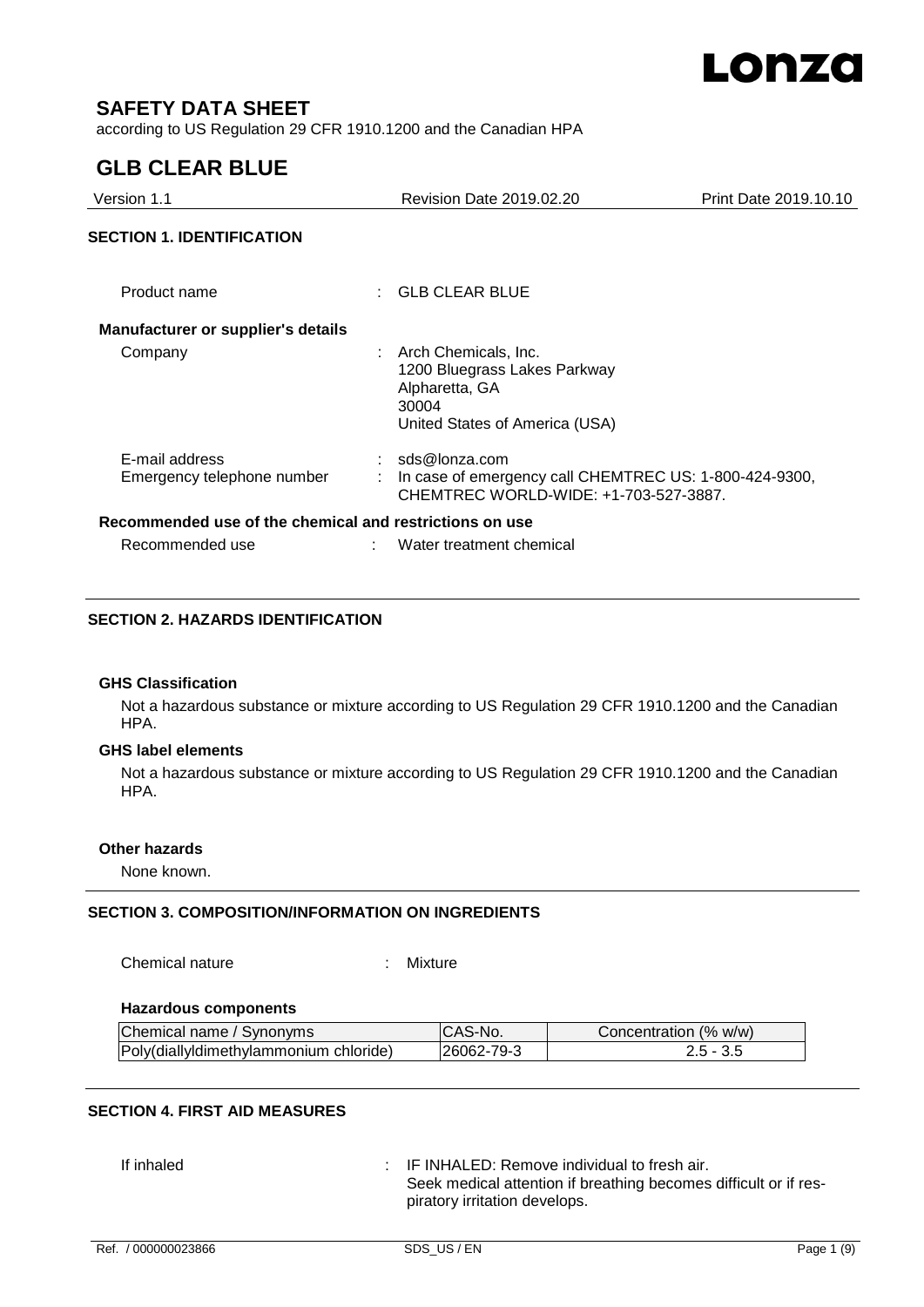# Lonza

# **GLB CLEAR BLUE**

| In case of skin contact                                          | $\pm$ IF ON SKIN: Flush skin with water for 15 minutes.<br>Take off all contaminated clothing immediately.<br>Seek medical attention if irritation develops. |
|------------------------------------------------------------------|--------------------------------------------------------------------------------------------------------------------------------------------------------------|
| In case of eye contact                                           | : IF IN EYES: Flush eyes with plenty of water for at least 15<br>minutes. Seek medical attention if irritation develops.                                     |
| If swallowed                                                     | : IF SWALLOWED: Immediately drink water to dilute. Seek<br>medical attention if symptoms develop. Never give anything<br>by mouth to an unconscious person.  |
| Most important symptoms and ef-<br>fects, both acute and delayed | None known.                                                                                                                                                  |

# **SECTION 5. FIREFIGHTING MEASURES**

| Suitable extinguishing media         | Not Applicable. - Choose extinguishing media suitable for<br>surrounding materials.                                                                                                                                            |
|--------------------------------------|--------------------------------------------------------------------------------------------------------------------------------------------------------------------------------------------------------------------------------|
| Specific hazards during firefighting | Material may be ignited only if preheated to high tempera-<br>tures, for example in a fire.                                                                                                                                    |
| Further information                  | In case of fire, use normal fire-fighting equipment and the<br>personal protective equipment recommended in Section 8 to<br>include a NIOSH approved self-contained breathing appa-<br>ratus.<br>Use water to cool containers. |

# **SECTION 6. ACCIDENTAL RELEASE MEASURES**

| Personal precautions, protective<br>equipment and emergency proce-<br>dures |   | Use the personal protective equipment recommended in Sec-<br>tion 8 and a NIOSH approved self-contained breathing appa-<br>ratus.<br>Remove all sources of ignition.<br>Stop source of spill as soon as possible and notify appropriate<br>personnel.<br>Utilize emergency response personal protection equipment<br>prior to the start of any response.<br>Evacuate all non-essential personnel.<br>Dispose of spill residues per guidelines under Section 13,<br>Disposal Consideration. |
|-----------------------------------------------------------------------------|---|--------------------------------------------------------------------------------------------------------------------------------------------------------------------------------------------------------------------------------------------------------------------------------------------------------------------------------------------------------------------------------------------------------------------------------------------------------------------------------------------|
| Environmental precautions                                                   |   | If the product contaminates rivers and lakes or drains inform<br>respective authorities.                                                                                                                                                                                                                                                                                                                                                                                                   |
| Methods and materials for contain-<br>ment and cleaning up                  | ÷ | Contain spillage, and then collect with non-combustible ab-<br>sorbent material, (e.g. sand, earth, diatomaceous earth, ver-<br>miculite) and place in container for disposal according to local<br>/ national regulations (see section 13).<br>Do not flush into surface water or sanitary sewer system.                                                                                                                                                                                  |

## **SECTION 7. HANDLING AND STORAGE**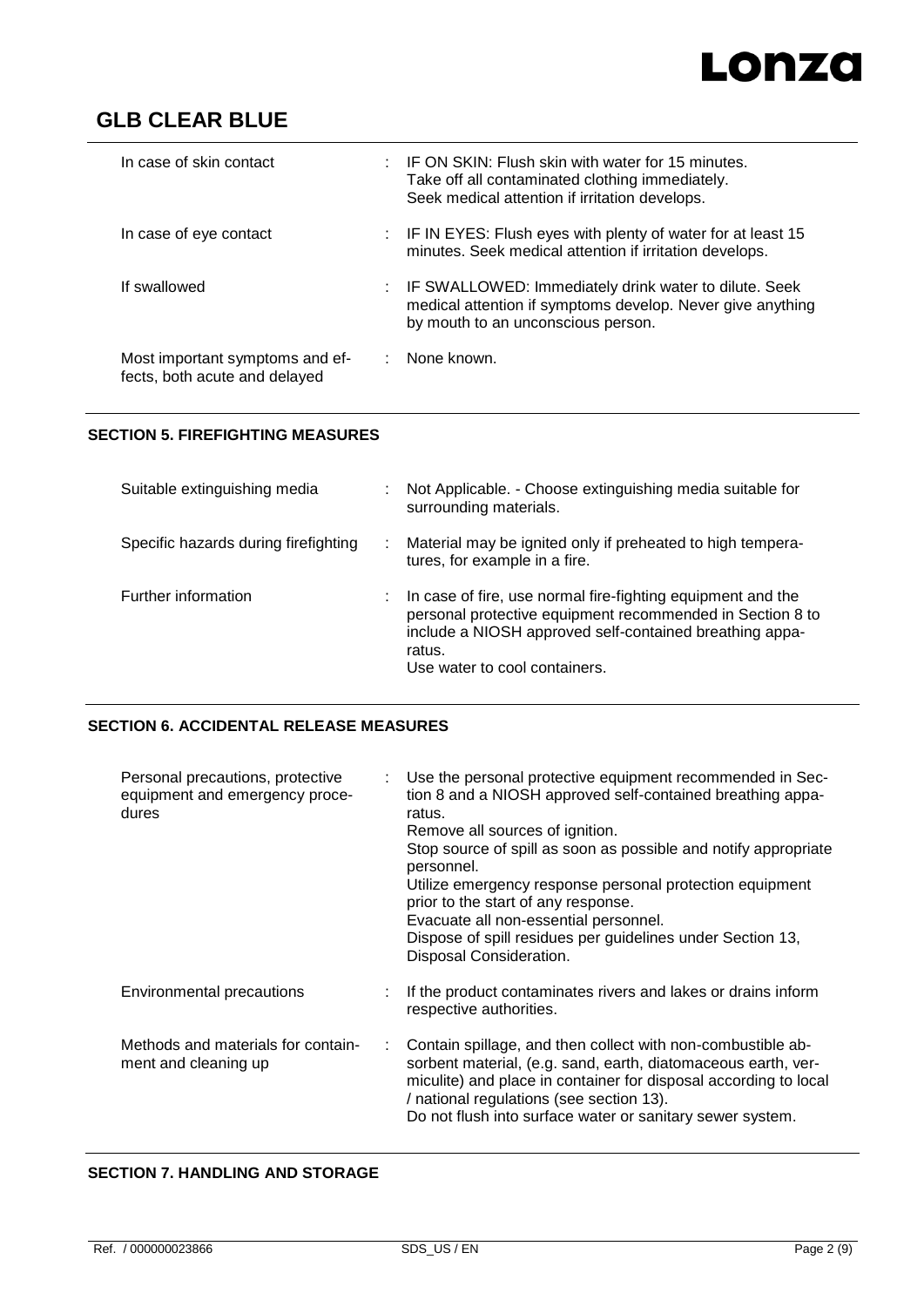

| Advice on safe handling     | : Do not take internally. Avoid contact with skin, eyes and cloth-<br>ing. Upon contact with skin or eyes, wash off with water.<br>Avoid breathing mist or vapor. |
|-----------------------------|-------------------------------------------------------------------------------------------------------------------------------------------------------------------|
| Conditions for safe storage | : Store in a cool, dry and well ventilated place. Isolate from<br>incompatible materials.<br>Do not store at temperatures below: 40 Deg. F (4.4 Deg. C)           |

# **SECTION 8. EXPOSURE CONTROLS/PERSONAL PROTECTION**

| Components with workplace control parameters<br>Contains no substances with occupational exposure limit values. |  |                                                                                                                                                          |
|-----------------------------------------------------------------------------------------------------------------|--|----------------------------------------------------------------------------------------------------------------------------------------------------------|
| <b>Engineering measures</b>                                                                                     |  | : Additional ventilation beyond that of general exhaust is not<br>normally required. No exposure limits exist for the constitu-<br>ents of this product. |
| Personal protective equipment                                                                                   |  |                                                                                                                                                          |
| Respiratory protection                                                                                          |  | : Wear a NIOSH approved respirator if levels above the expo-<br>sure limits are possible.                                                                |
| Hand protection                                                                                                 |  |                                                                                                                                                          |
| <b>Remarks</b>                                                                                                  |  | Wear impervious gloves to avoid skin contact.                                                                                                            |
| Eye protection                                                                                                  |  | Use safety glasses with side shields.                                                                                                                    |
| Skin and body protection                                                                                        |  | Impervious                                                                                                                                               |

# **SECTION 9. PHYSICAL AND CHEMICAL PROPERTIES**

| Appearance                   |                           | $:$ clear                                 |
|------------------------------|---------------------------|-------------------------------------------|
| Colour                       | $\mathbb{R}^{\mathbb{Z}}$ | blue                                      |
| Odour                        | ÷.                        | mild amine                                |
| <b>Odour Threshold</b>       | t.                        | no data available                         |
| pH                           |                           | $: 2 - 3$                                 |
| Melting point/freezing point | ÷.                        | Not applicable                            |
| Boiling point/boiling range  | t.                        | no data available                         |
| Flash point                  |                           | no data available                         |
| Evaporation rate             |                           | : 50                                      |
| Flammability (solid, gas)    | ÷                         | Combustible above 93 deg. C / 200 deg. F. |
| Flammability (liquids)       | ÷                         | no data available                         |
|                              |                           |                                           |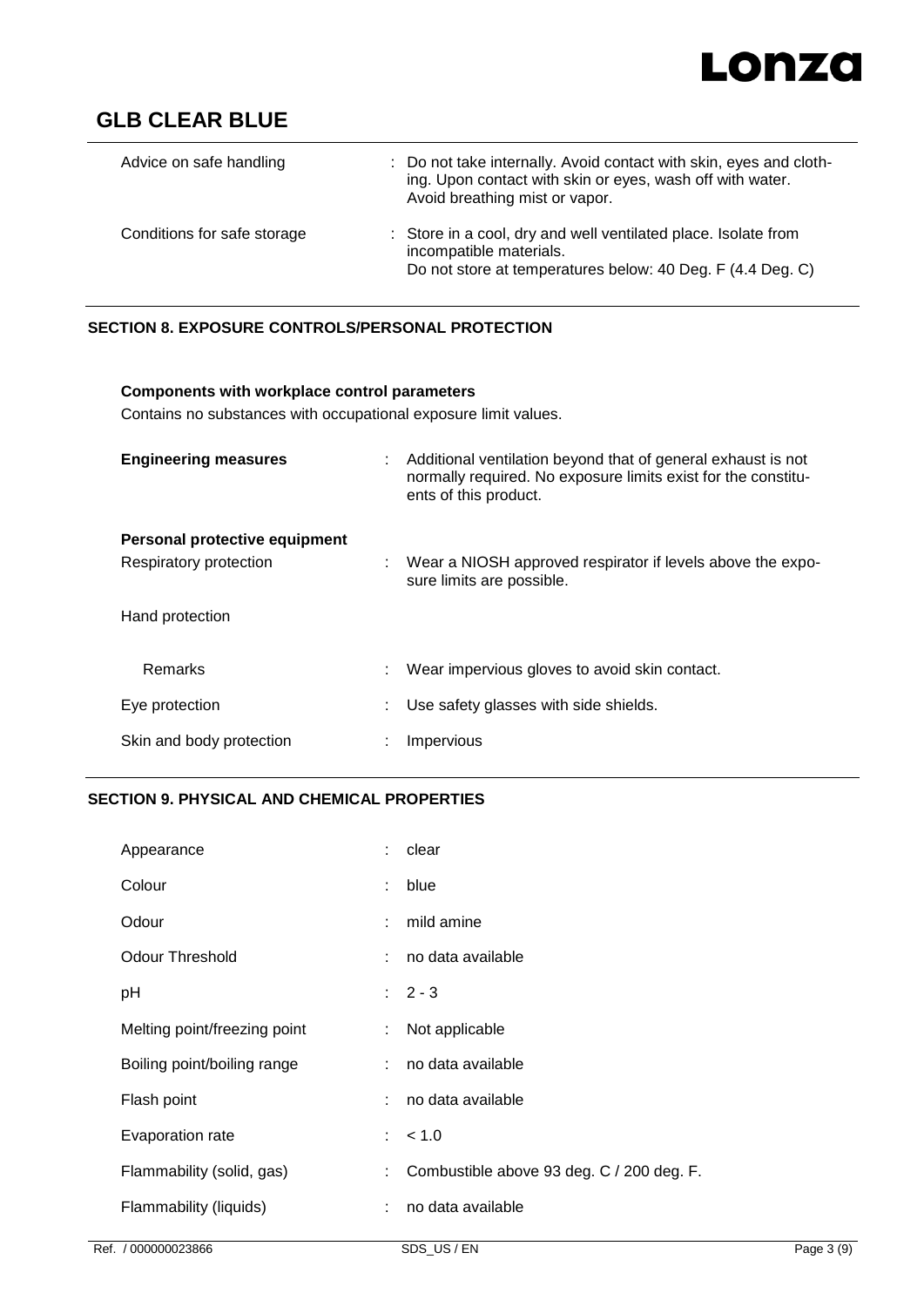# Lonza

# **GLB CLEAR BLUE**

| Upper explosion limit                    | ٠. | no data available |
|------------------------------------------|----|-------------------|
| Lower explosion limit                    |    | no data available |
| Vapour pressure                          |    | no data available |
| Relative vapour density                  |    | no data available |
| Relative density                         | t. | $1.0 - 1.1$       |
| Density                                  |    | no data available |
| Water solubility                         |    | soluble           |
| Partition coefficient: n-octanol/water : |    | no data available |
| Auto-ignition temperature                | t. | no data available |
| Decomposition temperature                | ÷. | no data available |
| Viscosity, dynamic                       |    | no data available |
| Viscosity, kinematic                     |    | no data available |
| Oxidizing properties                     |    | no data available |

## **SECTION 10. STABILITY AND REACTIVITY**

| Conditions to avoid              | Sparks, open flame, other ignition sources, and elevated tem-<br>peratures.<br>Avoid freezing. |
|----------------------------------|------------------------------------------------------------------------------------------------|
| Incompatible materials           | Strong oxidizing agents<br>Strong bases                                                        |
| Hazardous decomposition products | Carbon monoxide, Carbon dioxide<br>Oxides of nitrogen<br>Hydrogen chloride                     |

# **SECTION 11. TOXICOLOGICAL INFORMATION**

| Information on likely routes of expo-<br>sure | This product will not exert a significant adverse effect to health<br>from any route of exposure. |
|-----------------------------------------------|---------------------------------------------------------------------------------------------------|
| <b>Acute toxicity</b>                         |                                                                                                   |
| Acute oral toxicity                           | LD50 (Rat): Believed to be $>$ 5,000 mg/kg                                                        |
| Acute inhalation toxicity                     | Remarks: no data available                                                                        |
| Acute dermal toxicity                         | LD50 (Rabbit): Believed to be $>$ 2,000 mg/kg                                                     |

# **Skin corrosion/irritation**

Remarks: Not expected to be irritating to the skin.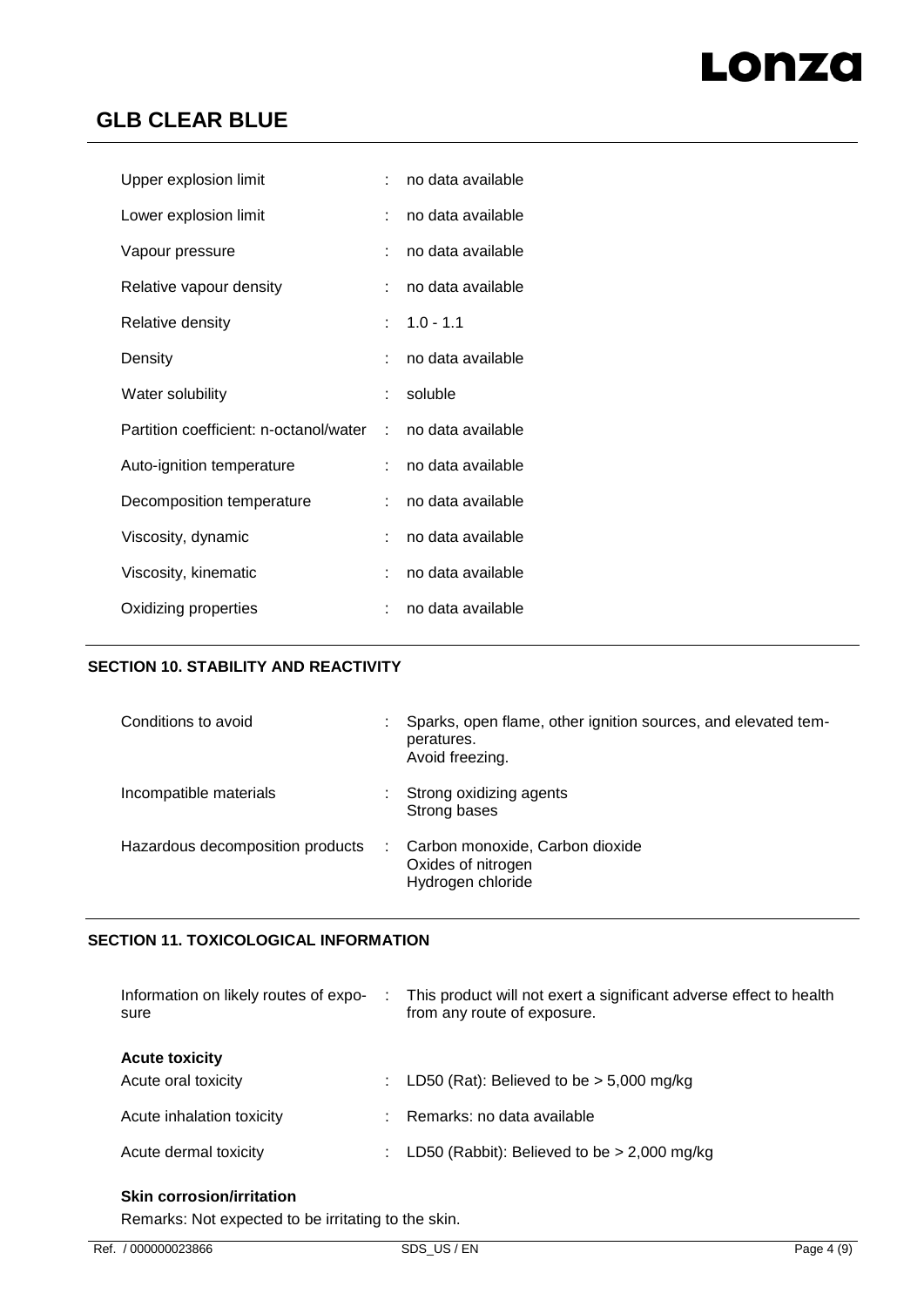#### **Serious eye damage/eye irritation**

Remarks: Contact would be expected to cause transient redness if not washed out and left in the eye for an extended period of time.

#### **Respiratory or skin sensitisation**

Remarks: This product has not been tested. However based on similar structured materials, this product is not expected to cause allergic skin sensitization.

| Carcinogenicity            |                                                                                                                                                               |
|----------------------------|---------------------------------------------------------------------------------------------------------------------------------------------------------------|
| <b>IARC</b>                | No component of this product present at levels greater than or<br>equal to 0.1% is identified as probable, possible or confirmed<br>human carcinogen by IARC. |
| <b>OSHA</b>                | No component of this product present at levels greater than or<br>equal to 0.1% is on OSHA's list of regulated carcinogens.                                   |
| <b>NTP</b>                 | No component of this product present at levels greater than or<br>equal to 0.1% is identified as a known or anticipated carcino-<br>gen by NTP.               |
| <b>ACGIH</b>               | No component of this product present at levels greater than or<br>equal to 0.1% is identified as a carcinogen or potential carcin-<br>ogen by ACGIH.          |
| <b>Further information</b> |                                                                                                                                                               |

Remarks: no data available

## **SECTION 12. ECOLOGICAL INFORMATION**

| <b>Ecotoxicity</b><br>no data available.               |                                                                                                                                                                                                                                                                                                               |
|--------------------------------------------------------|---------------------------------------------------------------------------------------------------------------------------------------------------------------------------------------------------------------------------------------------------------------------------------------------------------------|
| Persistence and degradability<br>no data available.    |                                                                                                                                                                                                                                                                                                               |
| <b>Bioaccumulative potential</b><br>no data available. |                                                                                                                                                                                                                                                                                                               |
| <b>Mobility in soil</b><br>no data available           |                                                                                                                                                                                                                                                                                                               |
| Other adverse effects                                  |                                                                                                                                                                                                                                                                                                               |
| Ozone-Depletion Potential                              | Regulation: US. EPA Clean Air Act (CAA) Section 602 Ozone-<br>Depleting Substances (40 CFR 82, Subpt. A, App A & B)<br>Remarks: This product neither contains, nor was manufac-<br>tured with a Class I or Class II ODS as defined by the U.S.<br>Clean Air Act Section 602 (40 CFR 82, Subpt. A, App.A + B). |
| Additional ecological information                      | There is no data available for this product.                                                                                                                                                                                                                                                                  |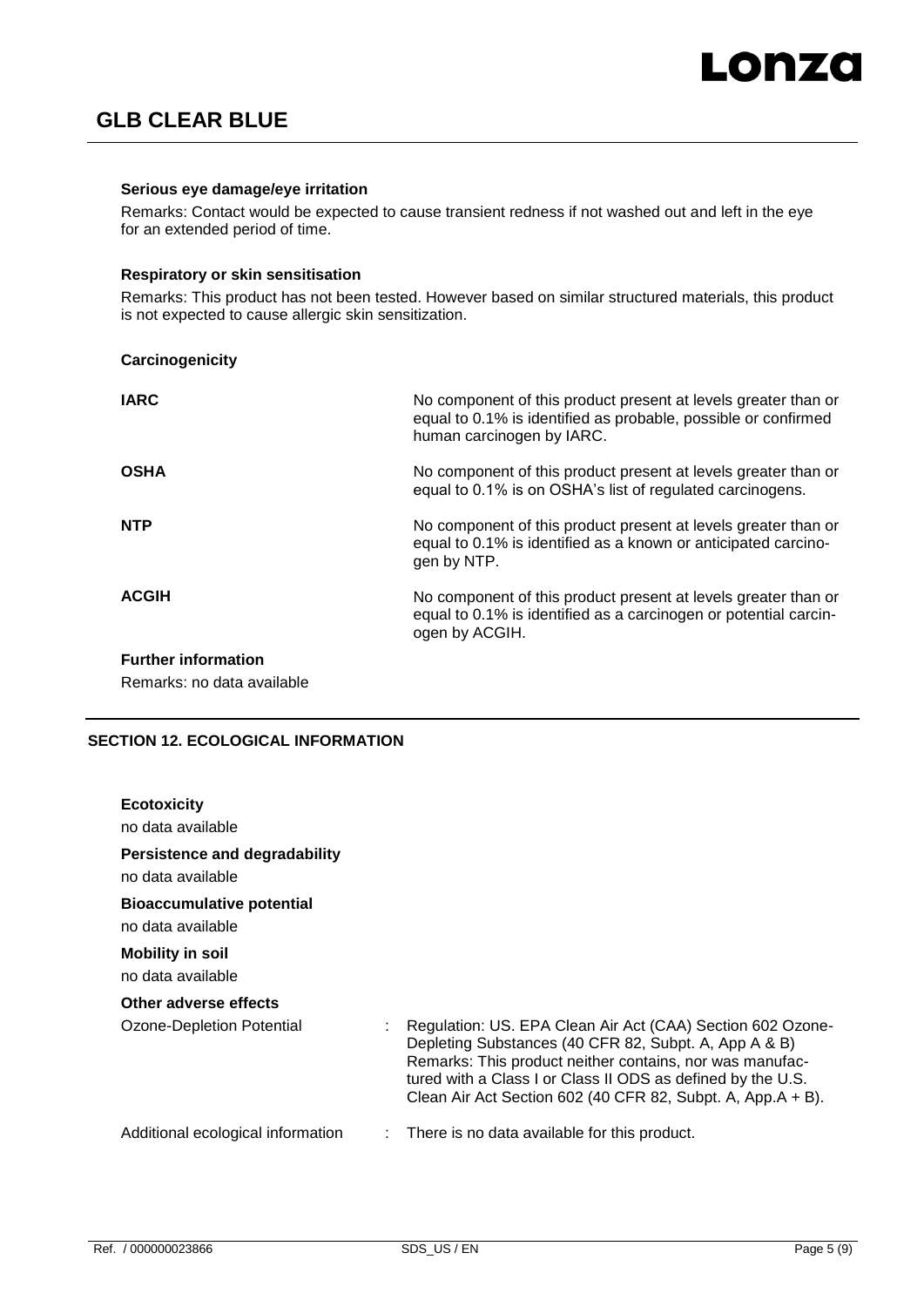## **SECTION 13. DISPOSAL CONSIDERATIONS**

## **Disposal methods**

Waste from residues : If this product becomes a waste, it will be a nonhazardous waste.

As a nonhazardous liquid waste, it should be disposed of in accordance with local, state and federal regulations.

# **SECTION 14. TRANSPORT INFORMATION**

| DOT         |                                                                                                   | Not dangerous goods                                                                           |
|-------------|---------------------------------------------------------------------------------------------------|-----------------------------------------------------------------------------------------------|
| TDG         | <b>UN number</b><br>Proper shipping name<br><b>Transport hazard class</b><br><b>Packing group</b> | Not applicable<br>Not applicable<br>: Not applicable<br>Not applicable<br>Not dangerous goods |
| <b>ATAI</b> | <b>UN number</b><br>Proper shipping name<br><b>Transport hazard class</b><br><b>Packing group</b> | Not applicable<br>Not applicable<br>Not applicable<br>Not applicable<br>Not dangerous goods   |
|             | <b>UN number</b><br>Proper shipping name<br><b>Transport hazard class</b><br>Packing group        | Not applicable<br>Not applicable<br>Not applicable<br>Not applicable                          |
| IMDG        | <b>UN number</b><br>Proper shipping name<br><b>Transport hazard class</b><br><b>Packing group</b> | Not dangerous goods<br>Not applicable<br>Not applicable<br>Not applicable<br>Not applicable   |
| ADR         |                                                                                                   | Not dangerous goods                                                                           |
|             | <b>UN number</b><br>Proper shipping name<br><b>Transport hazard class</b><br>Packing group        | Not applicable<br>Not applicable<br>Not applicable<br>Not applicable                          |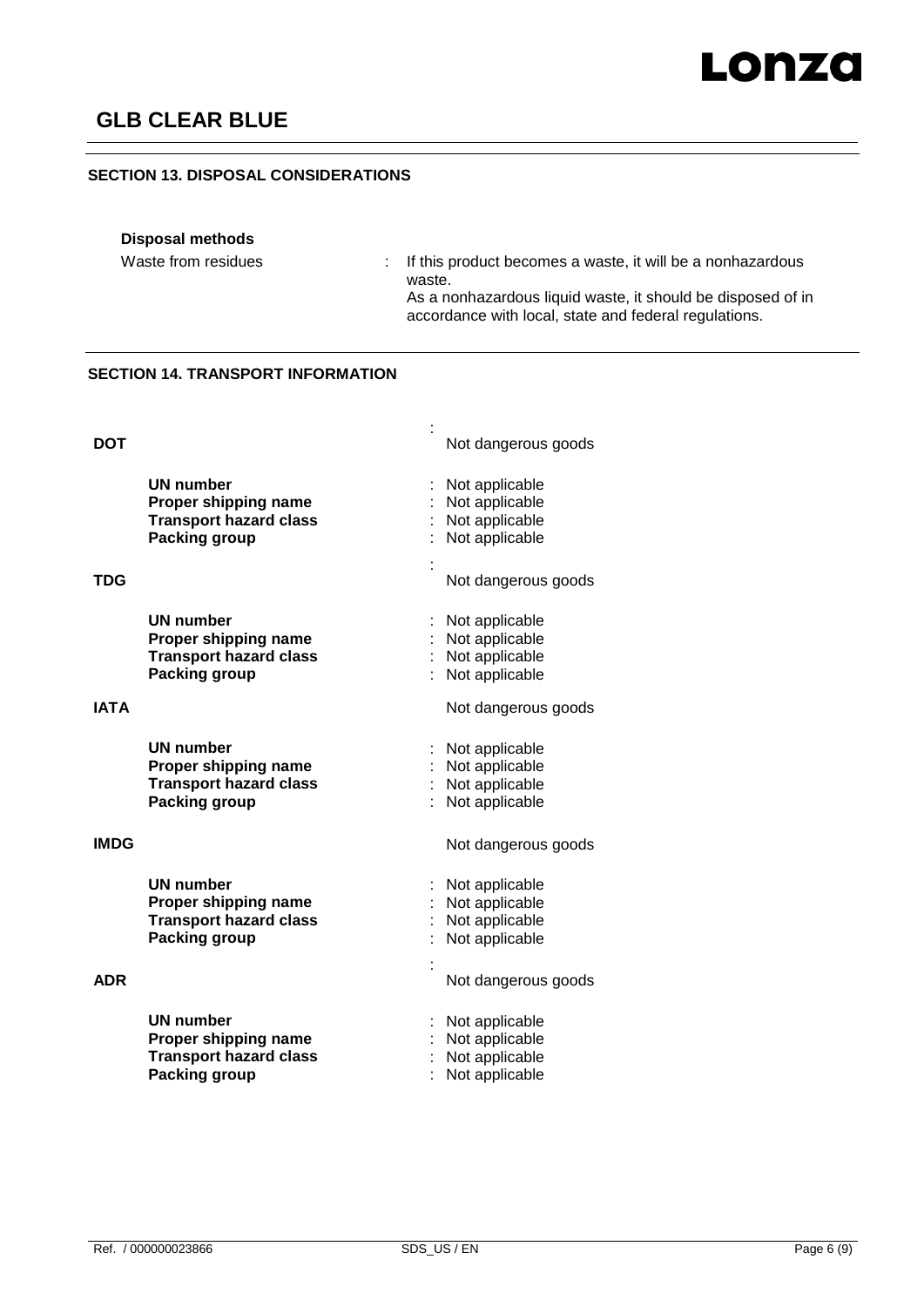| <b>RID</b> |                                                                                     | Not dangerous goods                                                  |
|------------|-------------------------------------------------------------------------------------|----------------------------------------------------------------------|
|            | UN number<br>Proper shipping name<br><b>Transport hazard class</b><br>Packing group | Not applicable<br>Not applicable<br>Not applicable<br>Not applicable |
|            | Special precautions for user                                                        | none                                                                 |
|            | Transport in bulk according to An-<br>nex II of MARPOL 73/78 and the IBC<br>Code    | Not applicable                                                       |

# **SECTION 15. REGULATORY INFORMATION**

## **EPCRA - Emergency Planning and Community Right-to-Know Act**

#### **CERCLA Reportable Quantity**

| Components                                    | CAS-No.   | Component RQ<br>(lbs) | Calculated<br>product RQ<br>(lbs) |
|-----------------------------------------------|-----------|-----------------------|-----------------------------------|
| Sodium hypochlorite                           | 7681-52-9 | 100                   |                                   |
| _ _ _ _ _ _ _<br>$\sim$ $\sim$<br>.<br>______ | .         |                       |                                   |

\*: Calculated RQ exceeds reasonably attainable upper limit.

# **SARA 304 Extremely Hazardous Substances Reportable Quantity**

This material does not contain any components with a section 304 EHS RQ.

#### **SARA 311/312 Hazards**

See above: SECTION 2. Hazard Identification-GHS Classification

#### **SARA 313**

This material does not contain any chemical components with known CAS numbers that exceed the threshold (De Minimis) reporting levels established by SARA Title III, Section 313.

#### **Clean Air Act**

This product neither contains, nor was manufactured with a Class I or Class II ODS as defined by the U.S. Clean Air Act Section 602 (40 CFR 82, Subpt. A, App.A + B).

This product does not contain any hazardous air pollutants (HAP), as defined by the U.S. Clean Air Act Section 112 (40 CFR 61).

This product does not contain any chemicals listed under the U.S. Clean Air Act Section 112(r) for Accidental Release Prevention (40 CFR 68.130, Subpart F).

The following chemical(s) are listed under the U.S. Clean Air Act Section 111 SOCMI Intermediate or Final VOC's (40 CFR 60.489):

| Components                   | $\bigcap$<br>CAS-No.           | Concentration |
|------------------------------|--------------------------------|---------------|
| $\sim$<br>Sodium<br>benzoate | $\sim$<br>-00<br>ు∠∹<br>- 202- | %<br>v.       |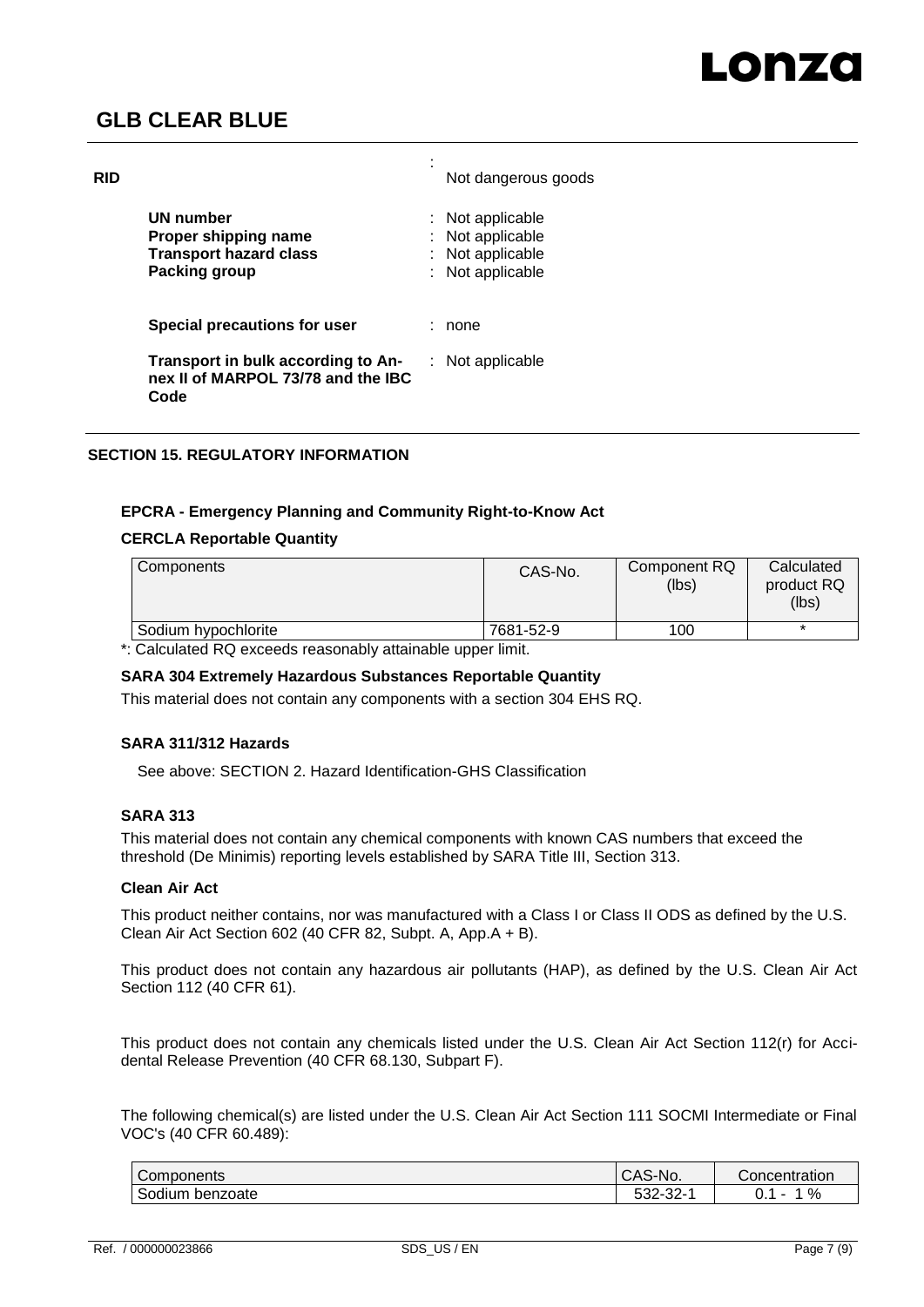This product does not contain any VOC exemptions listed under the U.S. Clean Air Act Section 450.

#### **Clean Water Act**

The following Hazardous Chemicals are listed under the U.S. CleanWater Act, Section 311, Table 117.3:

| Components          | CAS-No.   | Component RQ<br>(lbs) |
|---------------------|-----------|-----------------------|
| Sodium hypochlorite | 7681-52-9 | 100                   |
| Sodium hydroxide    | 1310-73-2 | 1000                  |

The following Hazardous Substances are listed under the U.S. CleanWater Act, Section 311, Table 116.4A:

| Components          | CAS-No.   | Concentration         |
|---------------------|-----------|-----------------------|
| Sodium hypochlorite | 7681-52-9 | $0.0001 - 0.001 %$    |
| Sodium hydroxide    | 1310-73-2 | %<br>$0.0001 - 0.001$ |

This product does not contain any toxic pollutants listed under the U.S. Clean Water Act Section 307

#### **US State Regulations**

#### **Massachusetts Right To Know**

No components are subject to the Massachusetts Right to Know Act.

#### **Pennsylvania Right To Know**

No components are subject to the Pennsylvania Right to know act

#### **New Jersey Right To Know**

| Components                             | CAS-No.    |
|----------------------------------------|------------|
| Poly(diallyldimethylammonium chloride) | 26062-79-3 |
| <b>Hydroxyethyl cellulose</b>          | 9004-62-0  |

#### **California Prop. 65**

This product does not contain any chemicals known to State of California to cause cancer, birth defects, or any other reproductive harm.

## **Canadian lists**

#### **NPRI**

Canadian National Pollutant Release Inventory (NPRI): No component is listed on NPRI.

#### **The components of this product are reported in the following inventories:**

TSCA : The components of this product are listed on the TSCA Inventory of Existing Chemical Substances.

#### **SECTION 16. OTHER INFORMATION**

## **Full text of other abbreviations**